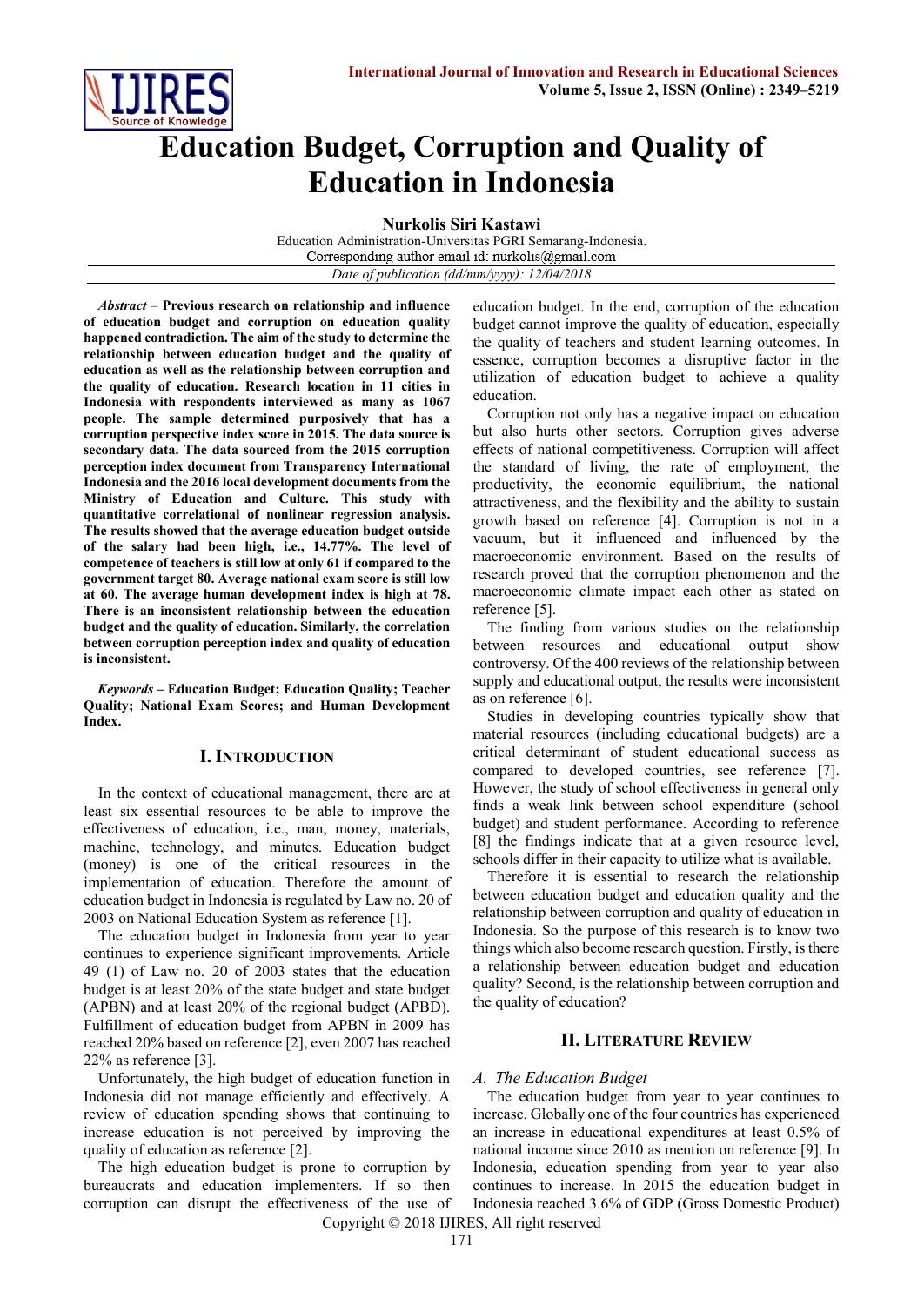

or reached 20.5% of the total national budget as reference [9]

Globally the education budget from year to year continues to increase. In 1999 for some 10% developing countries, 72% for OECD comes to 88%. In the 19th century, education expenditure relative to national income 1% -2%, and in the 20th century became 3-4% as reference [10].

In Indonesia, often heard a sentence "money is not everything, but everything needs money." It can apply in reading the quality of education of countries that have the best world rank in educational achievement. Evidence suggests that states with the best quality of education, also allocate large educational budgets.

Based on evidence from countries with the top 10 on reference [11], all allocate education budgets between 5.1% to 8.6% of GDP; the highest educational budget is Denmark. Indonesia has also assigned a substantial education budget of 3.6% of GDP.

Competent education managers should understand that educational resources should use efficiently and effectively. A reference [10] follows Farrel's (1975) opinion that the definition of technical efficiency as the proportion of input used by an organization to produce the output. Meanwhile, effectiveness is a concept that the achievement of goals by the planned.

It indicates that a sizeable educational budget should be used well for education can be achieved efficiently and effectively. But if the education budget is not used dating well because of corruption, then the achievement of educational goals will be disrupted.

## *B. The Corruption Perception Index*

The definition of corruption based on reference [12] according to Transparency International (2017) is the abuse of authority for personal gain. The description of corruption in the 2015 Corruption Perceptions Survey refers to the dimensions of the measurement of corruption in the Corruption Perception Index (CPI) developed by Transparency International Indonesia refer to reference [13]. Meanwhile, perception is a person's interpretation and judgment of a particular social phenomenon.

Thus, it concluded that the corruption perception index is the scoring of the respondent's interpretation based on the direct or indirect experience of misuse of authority of a public official to obtain personal benefits. Since education is a public affair and education budget also means public budget, the perception of corruption produced by TII can be indirectly applicable in the education sector.

Corruption distorts resource allocation decisions, reduces public service productivity, and negatively affects public revenue as on reference [14]. Therefore, corruption in education brings adverse impacts on access to education, quality of education, and equity in education based on reference [15].

To quote Ackerman (1999), that a country is poorer overall if corruption levels are high, reference [16] states that an educational institution more destitute if its engage in corrupt practices.

Currently on reference [17], education is a sector with high investment and is increasingly vulnerable to corruption. Corruption in education has gone from generation to generation and took place in every country. Reference [16] states that corruption occurs in every educational institution, every nation, and age.

Educational corruption has also penetrated Indonesia. Indonesian Corruption Watch has conducted research and results there is corruption in educational institutions. Even corruption in education is systematic. It because bribery in schools is part of a series of corruption educational institutions on it. Lembaga above the school in question is the sub-district education office, the district or city education office, that the education ministry based on reference [18].

Because of the systematic education in Indonesia, the education budget does not positively affect the access and quality of education. In Indonesia, public spending has no positive effect on access to education in areas with low corruption. Public expenditures also have no significant impact on school performance as on reference [19]. But he did not find any direct effect of corruption on education outcomes. Nevertheless implying that corruption adversely affects the education system is through reducing the effectiveness of public spending refer to reference [20].

The research concludes on reference [21] that high and rising corruption decreases access to schooling significantly. It found a unit of increase in bribery reduces enrollment rates by almost ten percentage points. Research results in 50 countries on reference [22] also show that corruption in education has a negative relationship with educational outcomes.

# *C. The Quality of Education*

The quality of education in this article includes three things. First, the quality of teachers as seen from the professional competence and pedagogy of Junior Secondary School (JSS), Senior High School (SHS), and Senior Vocational School (SVS). Second, the quality of student learning outcomes as seen from the average of the national exam for the level of JSS, SHS, and SVS. Third, the human development index which one of the indicators is the quality of education.

If the budget is used correctly, increasing the education budget will improve the quality of teachers. Especially since 2007 the teachers in Indonesia also get a professional thread. Professional allowances aimed at improving the professionalism of teachers also include the education budget. The question is: has the professional benefit of teachers been used to enhance their professionalism? A reference [23] show that teachers receive professional allowances have not changed in the quality of teaching.

Certification received by the teacher has no impact on the quality of learning process and student learning outcomes. Another research result in Indonesia that the teacher certification does not improve the quality of the learning process as reference [24].

Recent research results on reference [25] suggest that teacher professional allowances increase teacher satisfaction concerning earnings, but do not lead to improved student outcomes. It also indicates that professional teacher allowance is not used to improve the professionalism of teachers.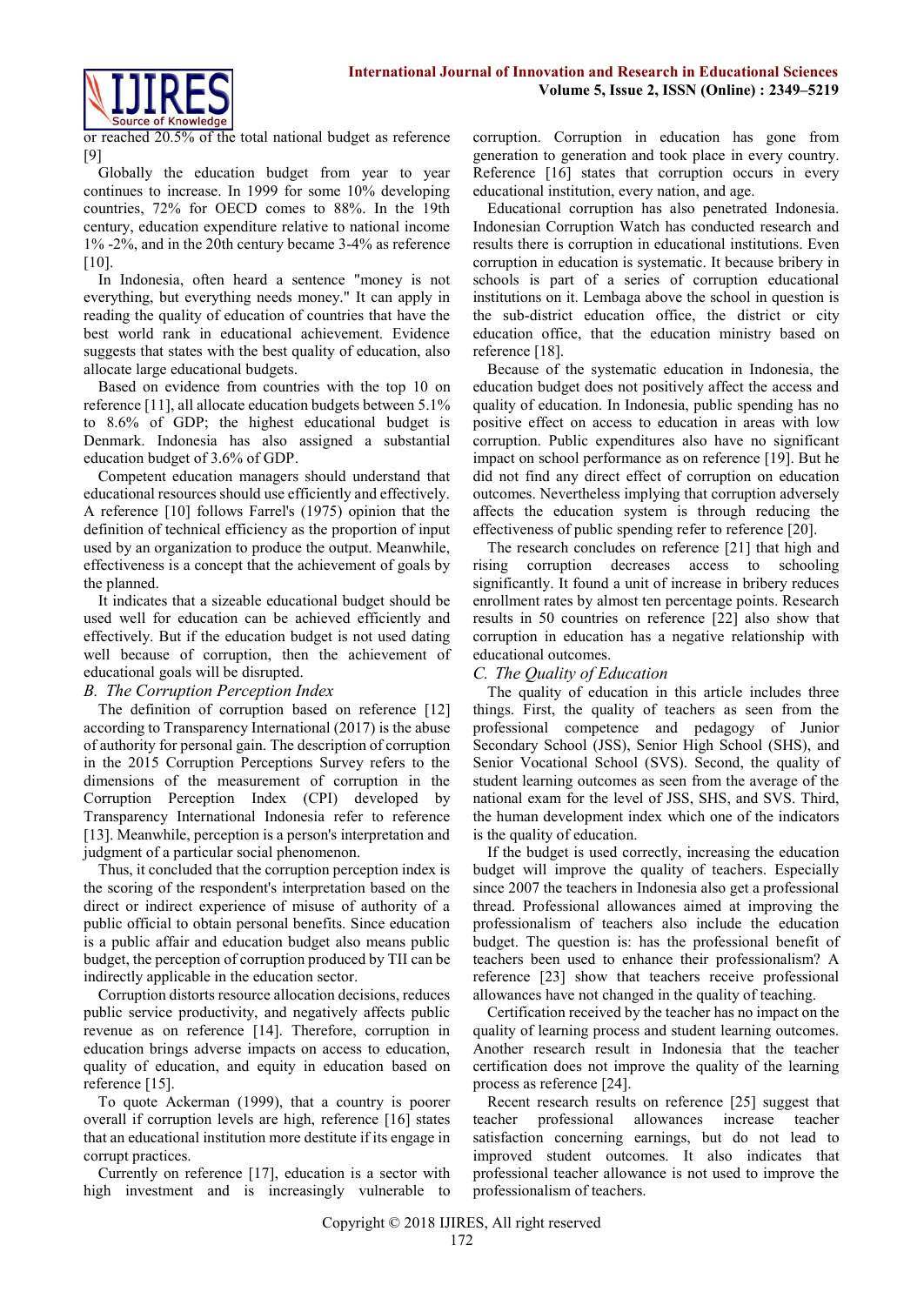

An increase in education budget that does not have a positive impact on teacher quality improvement analyzed with two preconceived notions. The first allegation, there has been a misuse of educational budget or has happened corruption, so that teacher competence does not increase. The second claim, the professional allowance given to teachers is not used to improve the professionalism of teachers but instead used to enhance the lifestyle of shopping consumer goods.

Quality of education can also as seen from student learning outcomes. The result of the students' learning in this research as seen from the average national exam score consisting of the average score of national exam of JSS, average score of NE of SHS, an average rating of national exam of SVS. The quality of education in this study also reviewed from the score human development index which is a combination of educational, health, and economic development achievements.

## **III. METHOD**

Participants in the perception of corruption index interviews are entrepreneurs in 11 cities as many as 1,067 people conducted by Transparency International Indonesia (TII). The 11 towns are Pekanbaru, Semarang, Banjarmasin, Pontianak, Makassar, Manado, Medan, Padang, Bandung, Surabaya and North Jakarta. Sampling technique with stratified random sampling to represent small, medium, and large entrepreneurs. To maintain the legitimacy of data, an audit of 25 of the survey data.

The corruption perception index instrument also developed by TII. The potential for corruption identified through five (5) categories: the prevalence of corruption; public accountability; corruption motivation; and the impact of corruption; and the effectiveness of corruption eradication. A value of 0 means that the potential for corruption is very high and the score of 100 potential fraud is low.

While the education budget, teacher competence, national exam results, and the index of human development index sourced from the document of Neraca Pembangunan Daerah issued by the Ministry of Education and Culture in 2016.

This study uses a quantitative approach to the type of correlational research. The data source derived from secondary data from TII and the Ministry of Education and Culture. The sample in this study is a small sample that is 11 cities; the data is not normal and not homogeneous. Therefore, the hypothesis test with nonlinear regression analysis is simple with Spearman correlation. Data analysis using the help of program excel for windows 2016. This study is not looking for influence between independent variable to a dependent variable because corruption perception index indirect variable related to educational budget, but the perception of corruption in general.

# **IV. RESULT AND DISCUSSION**

The relationship between independent variable with the dependent variable, it is necessary to describe the description of data as shown in table 1. Meanwhile, the correlation between the two variables as shown in table 2.

The education budget in table 1 excludes the budget for teacher salaries and education staff. It means that the education budget of the municipal government reported by the Ministry of Education and Culture is only for investment spending and operational spending.

Other reports on reference [26] show that the average educational budget if not including salary expenditure averaged 6.5%. The study conducted in 10 districts and cities across Indonesia. Meanwhile, based on the report of the Ministry of Education in 2015, the education budget outside the teachers 'and education staff's gleanings in 11 sample cities averaged 14.77%. Thus the education budget in the 11 towns that became the sample of this study is already high.

Corruption perception index in 11 cities averages 54.45 which means classified as being in the range 41-60. Meanwhile, the competence of teachers at three levels is about 61 is still low when compared with the target government with an 80. Average national exam scores for three levels reached 60, which means classified moderate. The average of HDI in the sample city is 78 which means relatively high.

## *A. The Correlation between Education Budget and Quality of Education*

The quality of education reviewed from JSS teacher competence, SHS teacher competence, SVS teacher competence, average score of national exam of JSS, average score of national exam of SHS, average score of national exam of SVS, and human development index score.

The competence of teachers obtained from the 2016 Regional Balance Sheet report from the ministry of education based on the results of teacher competence test in 2015. The teacher competence test is held nationally by the Ministry of Education and Culture covering two competencies namely professional competence and pedagogic competence.

Based on Spearman correlation test between educational budget with education quality showed that six indicators from 8 indicators showed negative or reverse relationship. It means that the high educational budget there is no positive impact on the quality of education.

The six indicators with a negative relationship with the education budget are CPI (-.20), teacher competency of JSS (-.16), teacher competency of SHS (-.06), teacher competency of SVS (-.16), national exam of JSS, national exam of SVS (-.27). Meanwhile, the relationship between education budget and national exam of SHS is very low (+.06). The relationship between education budget and HDI is low  $(+.23)$ .

This data also shows that there is no consistent relationship between the size of the education budget and the quality of education.

These data suggest that the magnitude of the education budget has no positive and significant impact on the quality of education if did not use efficiently and effectively. The amount of education budget will not necessarily have a positive effect on the output of school, especially the quality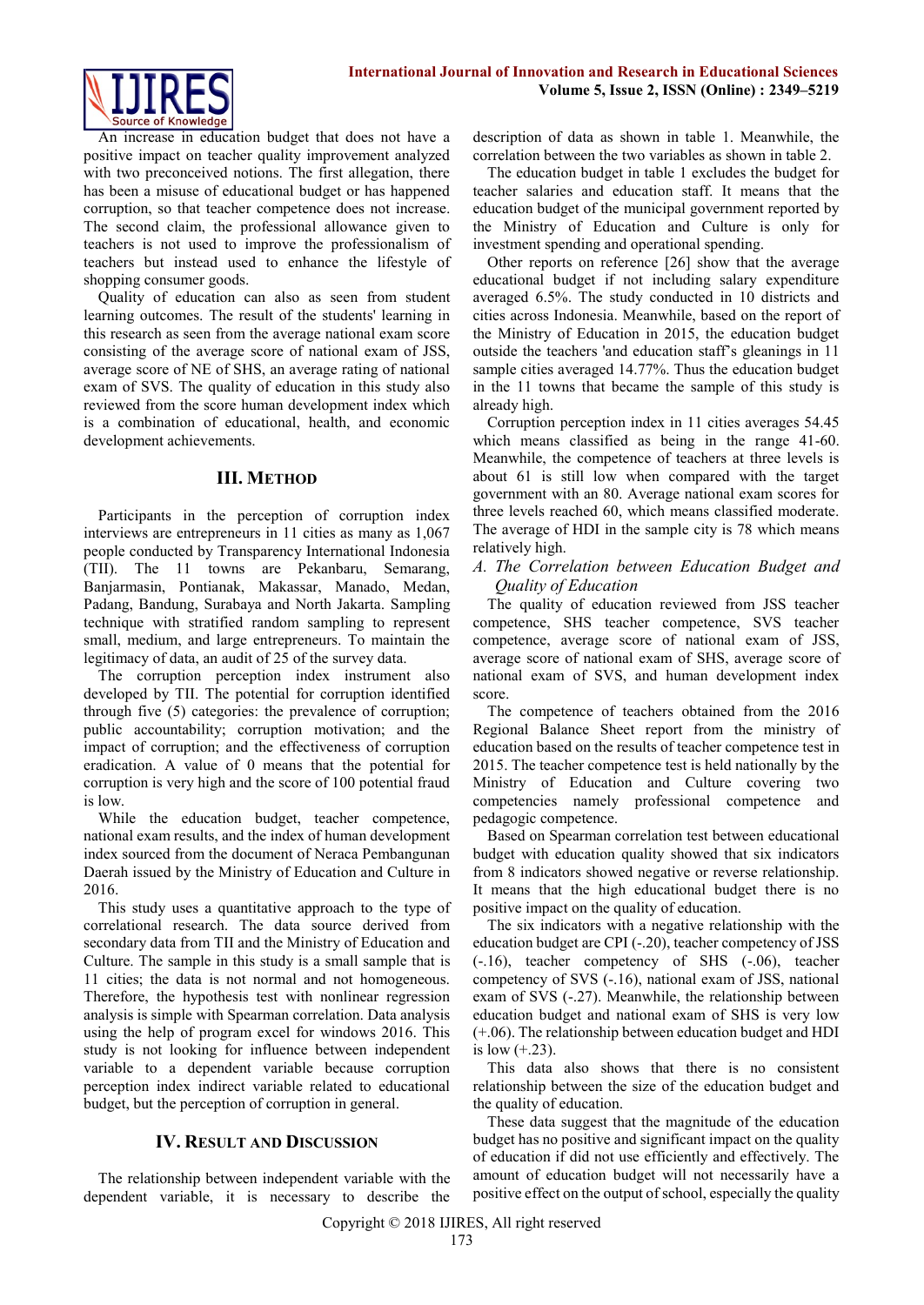

of education. Reference [27] stated that the resource allocation alone is no guarantee of the quality of teaching and learning. Much depends on the commitment of the pupils and support of their parents and community.

One of the recipes given by education finance experts, for the education budget to have a positive impact on the quality of education one of them is the proportion of salary compared to the operational and investment. The effectiveness of a budget seen from the target or not. A good education budget is used to finance student activities in the teaching and learning process. In developed countries, the management of educational budget has Vaizey's advice on managing the education budget. It said that in developed countries the expenditure for employee salaries is limited to a maximum of 60% as reference [28].

Reference [26] shows that regular expenditures on the education of districts and municipalities, now referred to operational spending mostly used for teachers salaries and educational staff of 96%. It is one of the causes of inefficiency and effectiveness of the education budget, due to the high indirect spending while the direct expenditures on the students are low.

The use of educational resources does not affect the effectiveness of education. External factors such as the level of financial resources do not determine whether a school is useful or not, on the contrary, the way schools use resources will determine whether the education is meaningful or not, as on reference [29].

Regarding money used, recent studies in Indonesia have highlighted substantial inefficiencies in public education spending. For example, the latest education public expenditure review found that the increase in overall spending has been disappointing. The report demonstrated growing levels of inefficiency in public education spending driven in part by the combination of a small number of elementary schools and staffing standards that did not take this into account, see reference [30].

Recommendations of an expert that the increased budget for education in Indonesia should use efficiently and have a positive impact on the student learning outcomes or the quality of education in general as on reference [31].

## *B. The Correlation between Corruption and Quality of Education*

Table 2 shows that corruption perception index (CPI) correlates positively with teacher quality. CPI positively related to JSS teacher competence  $(+.14)$ , CPI positively associated with SHS teacher competence (+.20), and CPI positively associated with SVS teacher competence (+.10). It means that the lower the level of corruption, the better the expertise of teachers in the city. The positive relationship between CPI on teacher competence at three levels of education is in a low category.

On the other hand, CPI has a negative correlation to the national exam score of JSS students (-.14). CPI is also negatively related to the national exam score of SHS students (-.03). Furthermore, the CPI also adversely affects the national exam score of SVS students (-.16). It means that the lower the level of corruption in the sample city is the national exam value of the lower students too. The negative relationship between the CPI and the national exam value on the three levels of education is in a low category.

The strange relationship is between the CPI and the HDI denoting the negative (-.52) relationship in the moderate category. It means that the lower the level of corruption, the lower the level of human development index.

It concluded that there is an inconsistent relationship between CPI with the quality of education. The results of the study are similar to the outcome of research in other countries about the relationship between corruption with the results of development.

The influence of corruption on economic growth is also a contradiction. Another reference [32] on 13 Asia-Pacific countries, corruption, and economic growth resulted contrary. In South Korea, corruption has a positive effect on economic growth. In China, economic growth affects corruption. In the other 11 countries, there is no significant influence on corruption and economic growth.

In fact, corruption in educational institutions occurred, among others, found by ICW above. Corruption in education should seriously take in a different approach as the suggestion below.

It suggests that measures to prevent corruption in education should be criminal offenses, but equally harmful forms of malpractice as on reference [17].

If corruption in education not explicitly addressed, then it can impact labor on educational outcomes. According to Rosser and Joshi, there is often as much as a failure to improve education access, and education quality and illegal fees are prevalent. Evidence from Indonesia argues that the underlying problem was political. They indicate that free education is an attainable objective if the interest groups are empowered to influence policy, the demand for accountability and seek redress against illegal fees, see reference [33].

## **V. CONCLUSION**

The six indicators out of eight indicators there has no positive relationship between education budget and quality of education, the event the relationship reversed. The only two indicator with a positive relationship between education budget and quality of education is the score of the national exam for SHS and score for HDI.

The is a positive relationship between corruption perception index and teacher quality for all level of education. But, corruption perception index has a reverse correlation with a score of national exam and human development index.

#### **VI. SUGGESTION**

The use of educational budget must always adhere to the laws and regulations of the government among others following the principle of efficiency and effectiveness. Education budget will be efficient and useful if there is no corruption either directly or indirectly.

The primary purpose of education is to develop learners. Therefore, the budgeting of educational will be more effective if it is used to finance the learning process. It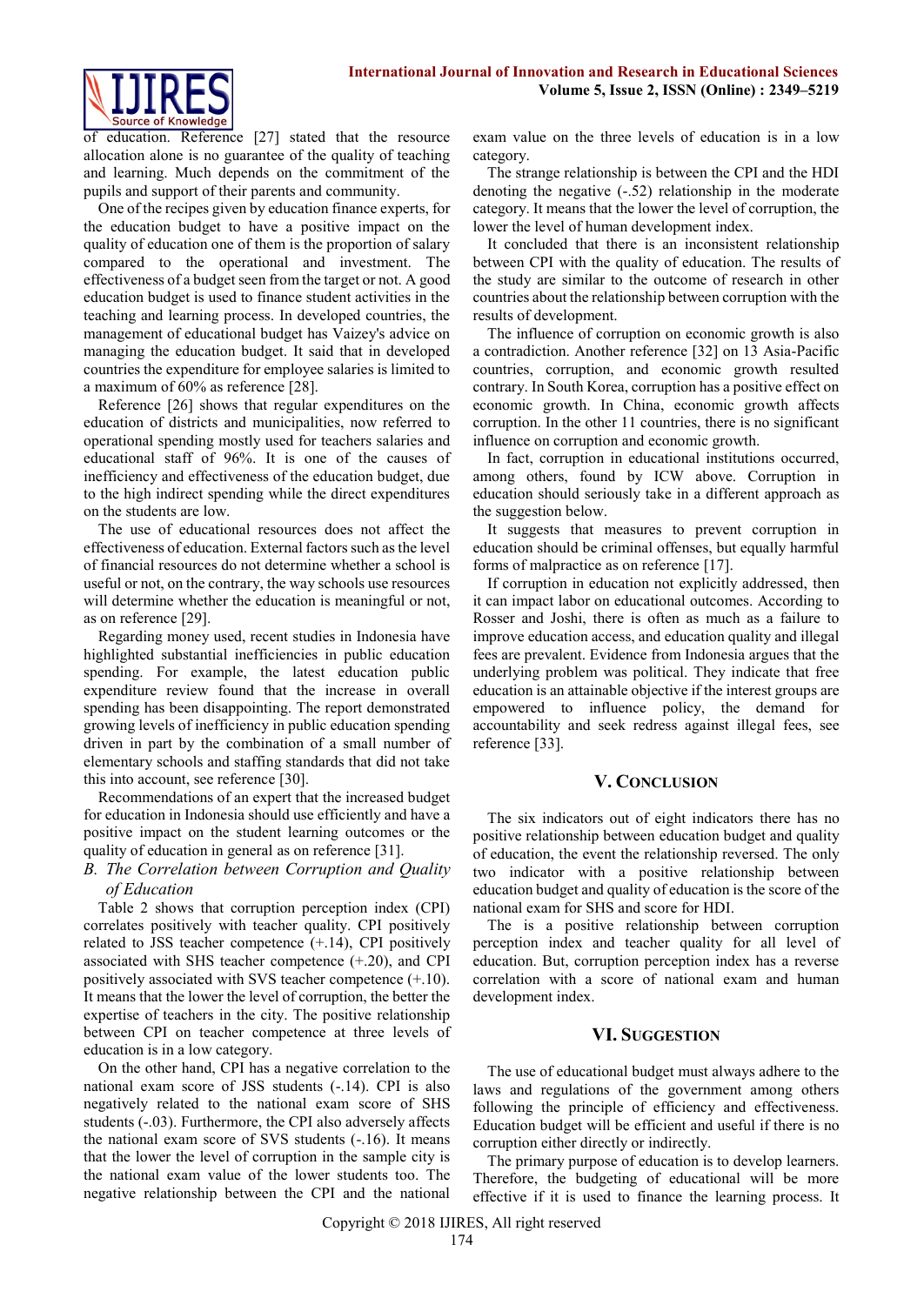

recommended that the decision makers make rules related to the proportion of direct expenditure, namely for operational and indirect spending, especially for personnel expenditure.

#### **APPENDIX**

*Anggaran Pendapatan dan Belanja Nasional (APBN)* is national budget of the Republik of Indonesia.

*Anggaran Pendapatan dan Belanja Daerah (APBD)* is regional either provincial, district, or city budget.

*Sekolah Menengah Pertama (SMP)* is Junior Secondary School (JSS) for student aged 13-15 years old.

*Sekolah Menengah Atas (SMA)* is Senior High School (SHS) for student aged 16-18 years old.

*Sekolah Menengah Kejuaran (SMK)* is Senior Vocational School (SCS) for student aged 16-18 years old.

#### **ACKNOWLEDGMENT**

The author is indebted to Transparency International Indonesia and Ministry of Education and Culture of Republik of Indonesia for the data. The author has full responsibility for the opinions and interpretations expressed in this article.

#### **REFERENCES**

- [1] Undang-Undang *Republik Indonesia* Nomor 20 Tahun 2003 tentang *Sistem Pendidikan Nasional* [Act No. 20 the Year 2003 on National Education System in Republik of Indonesia].
- [2] The World Bank. *Spending More or Spending Better: Improving Education Financing in Indonesia*. The World Bank Office in Jakarta. 2013.
- [3] Granado, F.; Fengler, W; Ragatz, A; and Yavuz, E. *Investing in Indonesia's Education : Allocation, Equity, and Efficiency of Public Expenditures*. 2007.
- [4] Ulman, Simona-Roxana. (2013). Corruption and National Competitiveness in Different Stages of Country Development. *Procedia Economics and Finance,* 6, 2013: 150-160.
- [5] Ulman, Simona-Roxana and Bujancă, Gimia-Virginia. (2014). The Corruption Influence on the Macroeconomic Environment. Empirical Analysis on Countries Development Stages. *Procedia Economics and Finance*, 16, 2014: 427-437.
- [6] Coleman, M, and Anderson, L. *Managing Finance and Resources in Education*. United Kingdom: Paul Chapman Publishing Ltd.  $2003 \cdot 3$
- [7] Lee, V.E., Zuze, T.L., & Ross, K.N. (2005). School effectiveness in 14 sub-Saharan African countries: Links with 6th Graders' reading achievement. *Studies in Educational Evaluation*, *31*(2–3), 207–246[. https://doi.org/10.1016/j.stueduc.2005.05.011.](https://doi.org/10.1016/j.stueduc.2005.05.011)
- [8] Rutter, M., & Maughan, B. School Effectiveness Findings 1979– 2002. *Journal of School Psychology*, 2002. *40*(6), 451–475. [https://doi.org/10.1016/S0022-4405\(02\)00124-3.](https://doi.org/10.1016/S0022-4405(02)00124-3)
- [9] UNESCO. *Global Education Monitoring Report 2017/ 2018, Accountability in Education: Meeting Our Commitments*. Paris: UNESCO Publishing. 2017: 266 & 398.
- [10] Johnes, G. & Johnes, J (Editor). *International Handbook of the Economics of Education*. United Kingdom & United States of America: Edward Elgar Publishing Lt. 2004: 260 & 614.
- [11] Transparency International. *Anti-corruption Glossary*. 2017. Berlin, Transparency International. [www.transparencyinternati](http://www.transparencyinternational.org/glossary) [onal.org/glossary](http://www.transparencyinternational.org/glossary) (accessed 21 December 2017).
- [12] Transparency International Indonesia. *Survey Persepsi Korupsi 2015*. Transparency International Indonesia.
- [13] World Economic Forum. *There are the ten countries for skills and education*, 2017. [www.weforum.org](http://www.weforum.org/) accessed 16 September 2017.
- [14] OECD. *Strengthening Anti-corruption and Integrity for Inclusiveness, and Development.* Organization for Economic Co-operation and Development. 2016.
- [15] Transparency International. *Global Corruption Report: Education*. Abingdon. The UK. Routledge. 2013.
- [16] Johnson, Vincent R. Corruption in Education: A Global Legal Challenge. *Santa Clara Law Review*, Vol. 48, 2008: 1-77.
- [17] Milovanovitch, Mihaylo. *Fighting Corruption in Education: A Call for Sector Integrity Standards*. Edmond J. Safra Working Papers, No. 31: 3, http://www.ethics.harvard.edu/lab (accessed 24 December 2017).
- [18] Irawan, Ade. *et al*. *Mendagangkan Sekolah: Studi Kebijakan Manajemen Berbasis Sekolah di DKI Jakarta [School business: School Based Management Policy Studies in DKI Jakarta]*. Jakarta: Indonesia Corruption Watch. 2004: 105.
- [19] Suryadarma, D. How Corruption Diminishes the Effectiveness of Public Spending on Education in Indonesia. *Bulletin of Indonesian Economic Studies*, Vol. 48, No. 1, 2012: 85–100.
- [20] Suryadarma, Daniel. *Corruption, Public Spending, and Education Outcomes: Evidence from Indonesia*. 2008. <http://ssrn.com/abstract=1118323> (accessed 24 December 2017).
- [21] Dridi, Muhamed. Corruption and Education: Empirical Evidence. *International Journal of Economics and Financial*, Issues Vol. 4, No. 3, 2014: 476-493.
- [22] Huang, F.L. Corruption, and Educational Outcomes: Two Steps Forward, One Step Back. *International Journal of Education Policy & Leadership*, December 15, 2008. Volume 3, Number 9: 1-10.
- [23] The World Bank. *Indonesia: Teacher Certification and Beyond. An Empirical Evaluation of Teacher Certification Program and Education Quality Improvement in Indonesia*. 2005. Report No. 94019-ID.
- [24] Alfian, Suraya, & Yusraini. Dampak Sertifikasi Guru terhadap Peningkatan Mutu Proses Pembelajaran: Studi Kasus di MAN Model Jambi [Impact of Teacher Certification on Quality Improvement of Learning Process: Case Study at MAN Model Jambi]. *Media Akademika*, Vol. 26, No. 2, April 2011: 277-295.
- [25] Joppe D.R, Karthik M, Menno P, and Halsey R. Double For Nothing? Experimental Evidence on an Unconditional Teacher Salary Increase in Indonesia. Forthcoming in the *Quarterly Journal of Economics*, accepted August 2017.
- [26] The World Bank. *Investing in Indonesia's Education at the District Level: An Analysis of Regional Public Expenditure and Financial Management.* The World Bank Office Jakarta. 2009. [http://hdl.handle.net/10986/3020.](http://hdl.handle.net/10986/3020)
- [27] Thomas, H. & Martin, J. *Managing Resources for School Improvement: Creating a Cost-Effective School*. London and New York: Routledge. 1996: 8.
- [28] Hendarsjah, *Sudah Pantaskan Biaya Pendidikan Anak Anda? Cara Sederhana Untuk Menalar Alokasi Pembiayaan di Bidang Pendidikan [Have Your Child Education Cost Required? Simple Ways to Expect Education Financing Allocation]*. Jakarta: Elex Media Komputindo. 2009: 74.
- [29] Reynolds, D. School effectiveness in developed societies. *International Encyclopedia of Education*, 2010, 269–273. [https://doi.org/10.1016/B978-0-08-044894-7.01089-7.](https://doi.org/10.1016/B978-0-08-044894-7.01089-7)
- [30] Al-Samarrai, S., Fasih, T., Hasan, A., & Syukriyah, D. (2014). *Assessing the Role of the School Operational Grant Program (BOS) in Improving Education Outcomes in Indonesia*. The World Bank.
- [31] OECD and ADB. *Reviews of National Policies for Education: Education in Indonesia-Rising to the Challenge*. 2015.
- [32] Huang, Chiung-Ju. Is Corruption Bad for Economic Growth? Evident from Asia-Pacific Countries. *The North American Journal of Economic and Finance*, Volume 35, January 2016: 247-256.
- [33] Rosser, A., & Joshi, A. From User Fees to Fee Free: The Politics of Realising Universal Free Basic Education in Indonesia. *Journal of Development Studies*, *49*(2), 175–189. https://doi.org/10.1080/ 00220388.2012.671473.